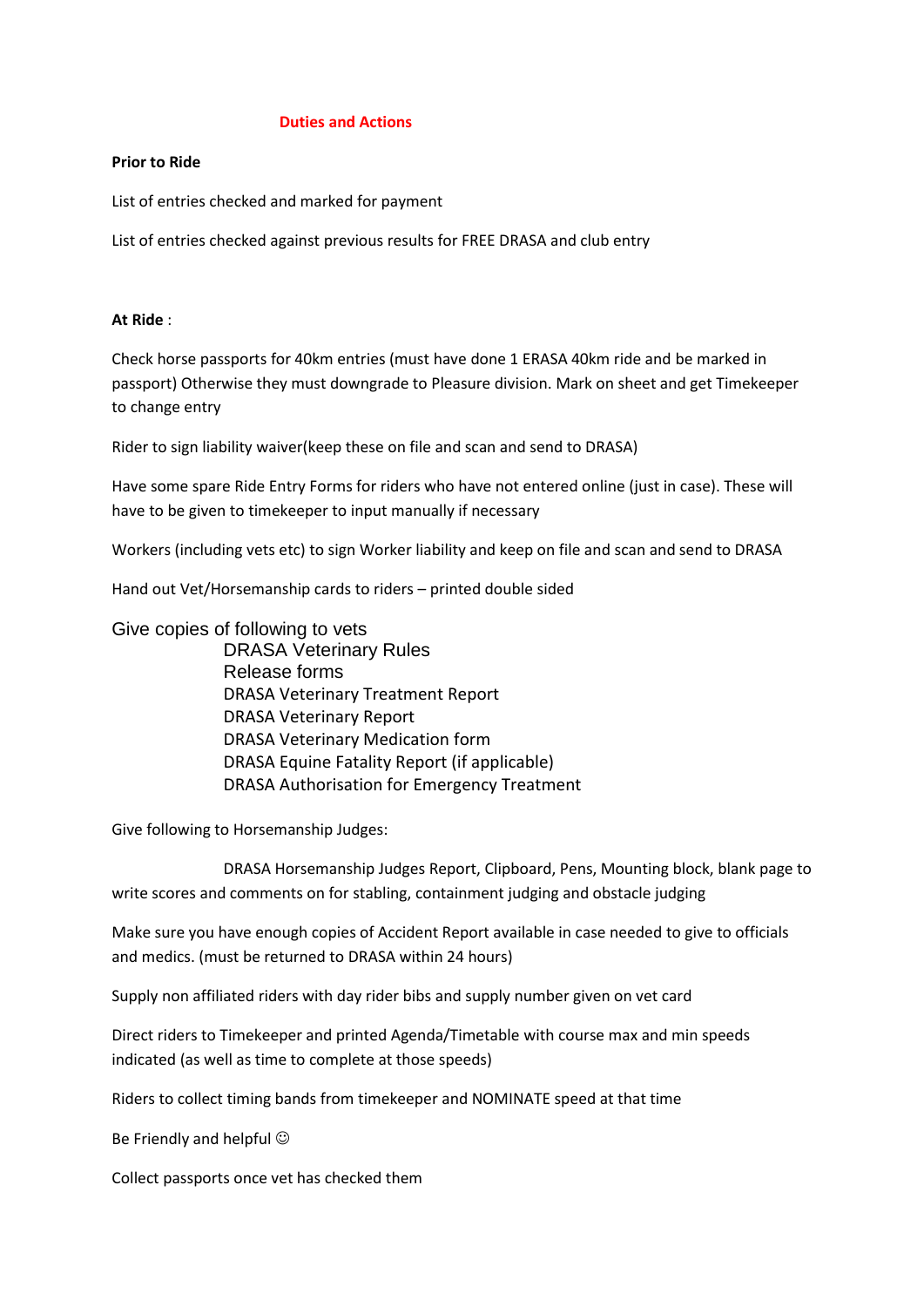Do course discussion including opening time and closing time of course in the morning, min max speeds, course and agenda (times, horsemanship judging, release slips and times etc

Might be helpful to have some printed copies of rules and rider handbooks available as well as map/course tips.

Do evening stabling/containment judging

Have someone around to assist new riders

Get judge out to obstacle on course as soon as possible (before course opens)

Don't forget to have a marker and a steward at 1km point to check all riders don't hang around wasting time on the course – always keep forward movement after 1 km point

Feed and water officials

Have someone around vetting area to assist newbies and maybe also at cooling area

When riders are finished final horsemanship judging take cards to time keeper and input scores into system

Keep cards to be discussed with riders (keep cards on file or scan and send to DRASA- rider NOT to take home – they will be available on system)

Assist with prize giving and working out scores. Keep copy of results/prizes etc. and forward to DRASA for advertising

Riders only get passports back once release form is presented signed by vet and day rider bib/timing band returned

Pay any officials cash or get bank details and arrange payment

## **After Ride**

Submit: All signed Worker and Rider Liability waver forms DRASA accident report (if appropriate) Horsemanship Judge Evaluation Report Ride Manager Report

Get all reports from Vets and forward to DRASA

DRASA Veterinary Treatment Report DRASA Veterinary Report DRASA Veterinary Medication form DRASA Equine Fatality Report (if applicable) DRASA Authorisation for Emergency Treatment